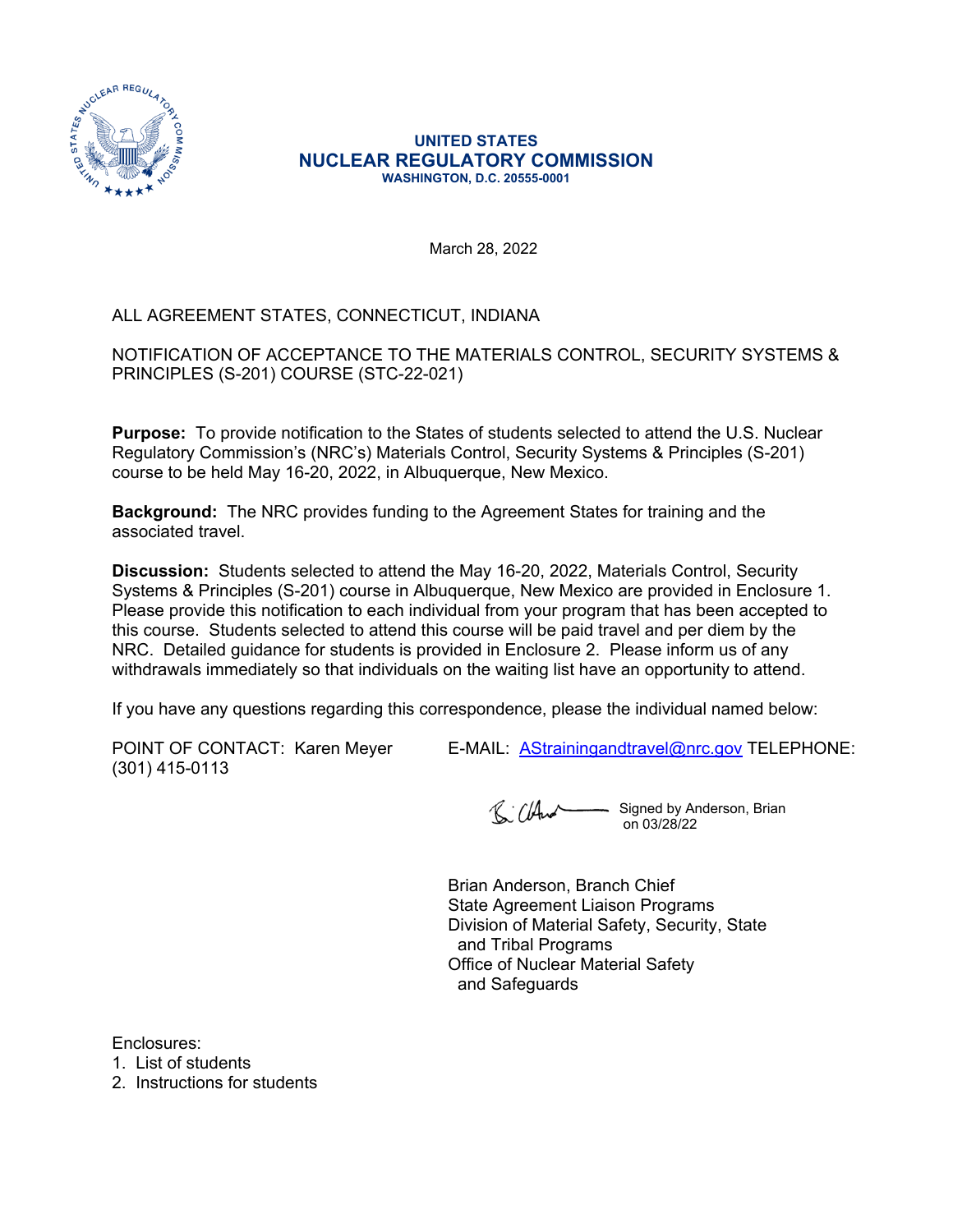### **MATERIALS CONTROL, SECURITY SYSTEMS & PRINCIPLES (S-201)** May 16-20, 2022 Albuquerque, New Mexico

| <b>STATE</b>                      | <b>PARTICIPANTS</b>    |  |  |
|-----------------------------------|------------------------|--|--|
| AI ARAMA                          | Sean Williams          |  |  |
| <b>ARKANSAS</b>                   | Don Betts              |  |  |
| FI ORIDA                          | Thomas (Jeff) Adams    |  |  |
| <b>KANSAS</b>                     | Amber Schmidt          |  |  |
| MARYLAND                          | Joval Rama             |  |  |
| <b>NORTH CAROLINA</b>             | Kenneth Bugaj          |  |  |
| NEW MEXICO                        | <b>Daniel Ortiz</b>    |  |  |
| <b>NFVADA</b>                     | <b>Sam Oberlies</b>    |  |  |
| <b>PENNSYLVANIA</b>               | <b>William Dowling</b> |  |  |
| <b>SOUTH CAROLINA (Materials)</b> | Korina Koci            |  |  |
| <b>TEXAS (CEQ)</b>                | <b>Clint Burnett</b>   |  |  |
| TEXAS (DSHS)                      | <b>Edward Flores</b>   |  |  |
| <b>UTAH</b>                       | Larry Kellum           |  |  |
| <b>WISCONSIN</b>                  | <b>Trenton Yadro</b>   |  |  |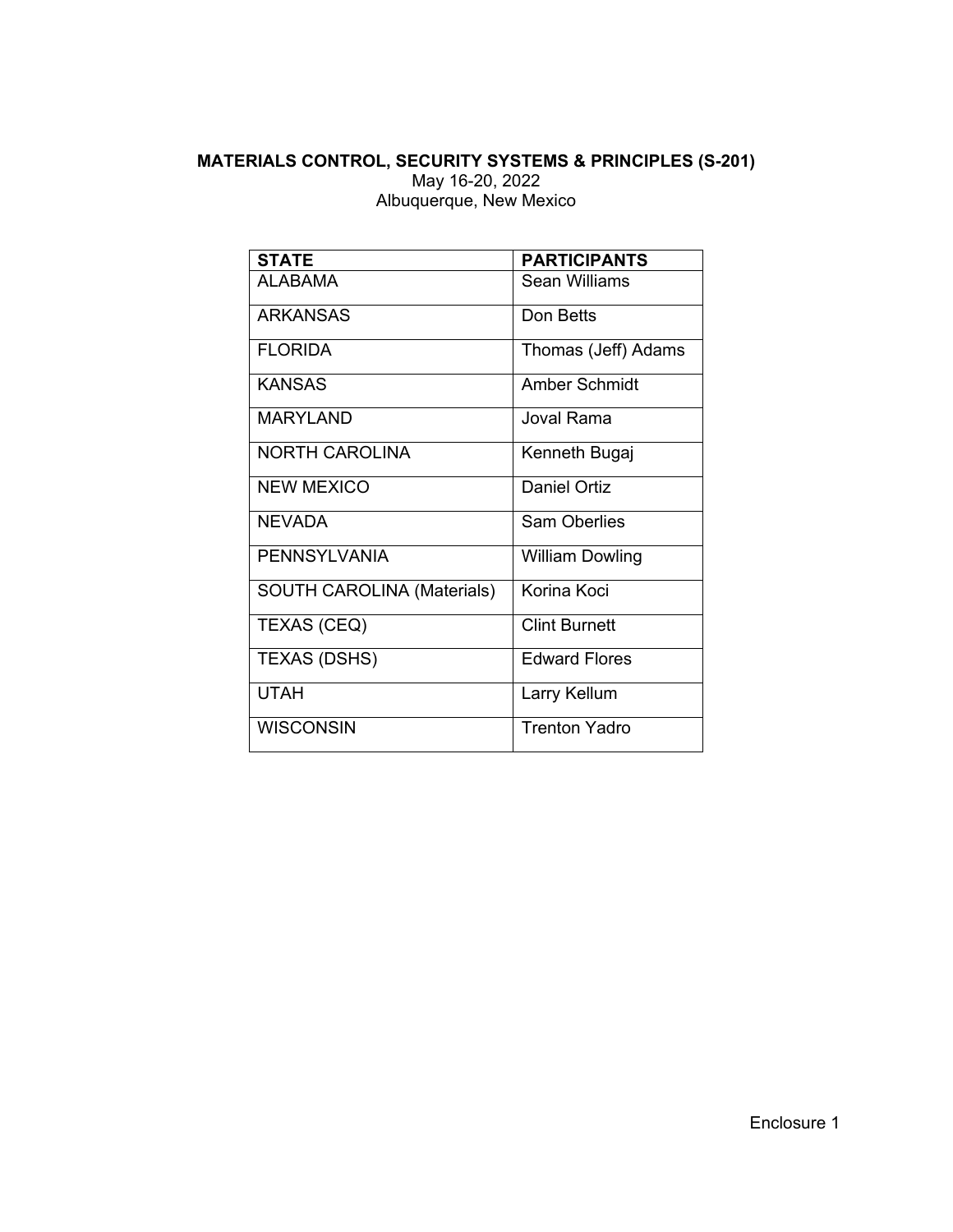#### **INSTRUCTIONS TO STUDENTS**

**ACCEPTANCE**: Individuals listed in Enclosure 1 have been accepted for participation in the Materials Control, Security Systems & Principles (S-201) course. This course is scheduled to be presented May 16-20, 2022, at the Sandia National Labs (SNL) in Albuquerque, NM, located on Kirtland Air Force Base. The SNL is located at MO311 in the Sensor Test and Evaluation Center (STEC), 1515 Eubank SE, Albuquerque, NM 87123.

**COURSE:** Please see our Web site,<https://scp.nrc.gov/training.html> for the Tentative Course Schedule and note that the course begins at 8:00 a.m. mountain time on Monday, May 16th, and ends at 12:00 p.m. mountain time on Friday, May 20th.

**LODGING AND TRAVEL:** Please plan to arrive on Sunday, May 15th and depart on Friday, May 20th. Students must make their own lodging and travel arrangements. If there are no flights available that would allow you to arrive home before midnight on Friday, May 20th, you may elect to depart on Saturday, May 21st. In this event, NRC will provide reimbursement for hotel on Friday night and per diem on Saturday, May 21st. If traveling by air, please contact El Sol Travel at 844-244-6694 for airline reservations and indicate that the travel is "Invitational" for the NRC. Please select a fully refundable government fare if one is available and make sure that El Sol Travel correctly direct bills your flight to the NRC. If the need arises and you must make a change, contact Karen Meyer at (301) 415-0113.

Please complete the Travel Application Form which will be provided to you and submit to [AStrainingandtravel.Resource@nrc.gov](mailto:AStrainingandtravel.Resource@nrc.gov), at your earliest opportunity, but no later than Friday, May 6th. Individuals should request the Federal government rate at the hotels. The per diem for Albuquerque, New Mexico is \$111 hotel and \$69 meals and incidentals. If you are authorized to drive, the Federal mileage reimbursement is .585 cents per mile. Rental cars are not reimbursable. Additional guidance will be provided in the "Welcome Letter" which will be emailed to each attendee. It is important that the information provided in the "Welcome Letter" be reviewed thoroughly and the required forms are submitted by the stated deadline.

In addition, you will need complete the attached voucher for reimbursement upon return from travel by June 3rd. Review the itemized list for accuracy, including hotel, hotel tax and any additional authorized expenses. Then print, sign, scan, and e-mail back to me as one document with your hotel, flight receipt, and any other receipts over \$75.

Specific questions about the course can be sent directly to the NRC's Course Manager, Andrea True ([andrea.true@nrc.gov](mailto:andrea.true@nrc.gov)).